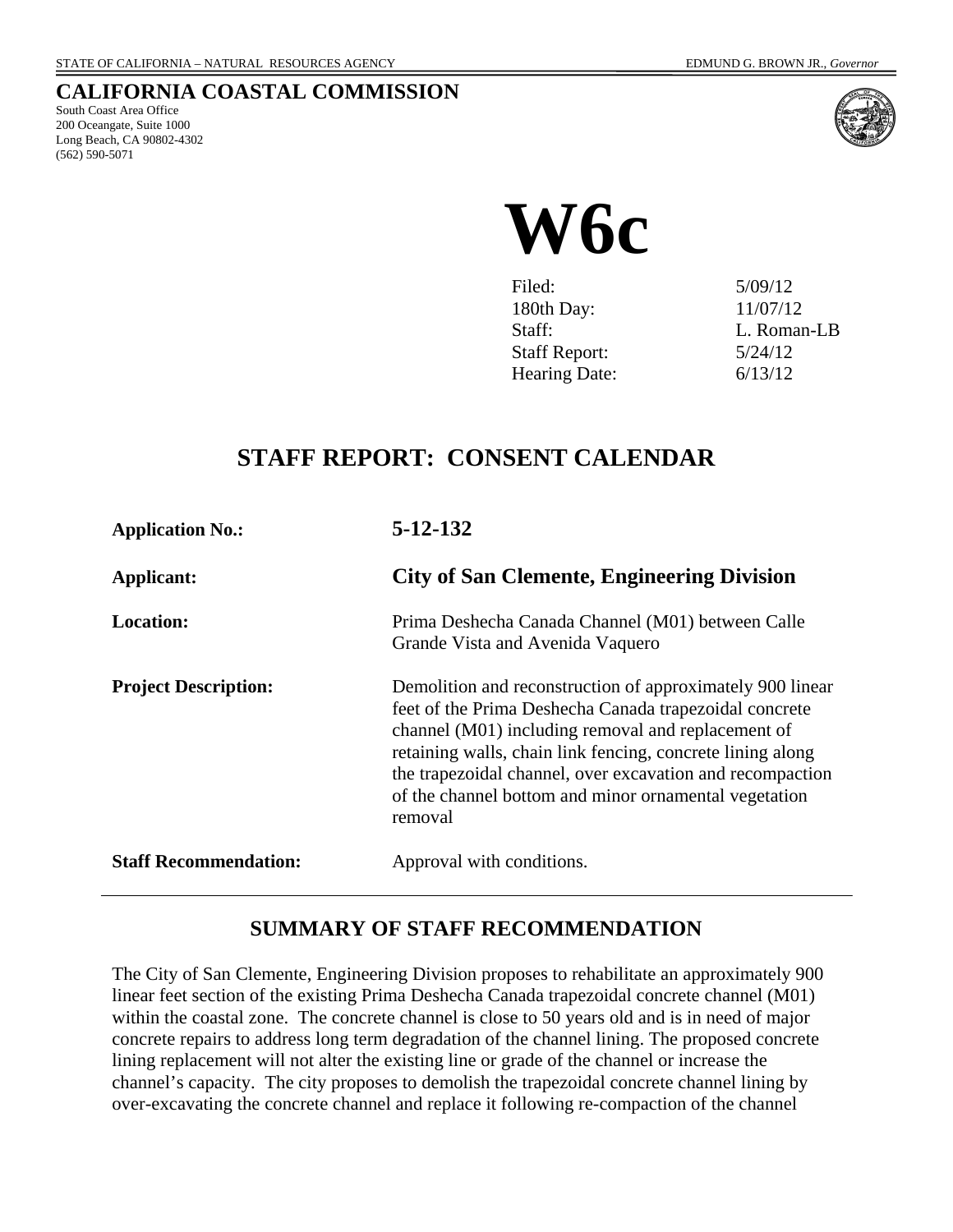bottom. The City will incorporate structural improvements into the replaced concrete channel slopes to enhance long-term durability and bring the channel into compliance with present flood protection standards. The City will also remove minor ornamental vegetation and weeds in the project area to accommodate its channel reconstruction efforts.

Major Coastal Act issues associated with this project include potential adverse impacts to water quality and marine resources as the concrete channel outlets to the Pacific Ocean 500 feet downstream of the proposed project segment. To address these potential adverse impacts the Commission staff is recommending **Special Condition 1: Storage of Construction Materials, Mechanized Equipment and Removal of Construction Debris, Special Condition 2: Cement Slurry Best Management Practices, and Special Condition 3: Submittal of a Construction Staging Area Plan, and Special Condition 4: Future Improvements**

Commission staff recommends **approval** of coastal development permit application 5-12-132, as conditioned.

Section 30600(c) of the Coastal Act provides for the issuance of coastal development permits directly by the Commission in regions where the local government having jurisdiction does not have a certified Local Coastal Program. The City of San Clemente only has a certified Land Use Plan and has not exercised the options provided in 30600(b) or 30600.5 to issue its own permits. Therefore, the Coastal Commission is the permit issuing entity and the standard of review is Chapter 3 of the Coastal Act. The certified Land Use Plan may be used for guidance.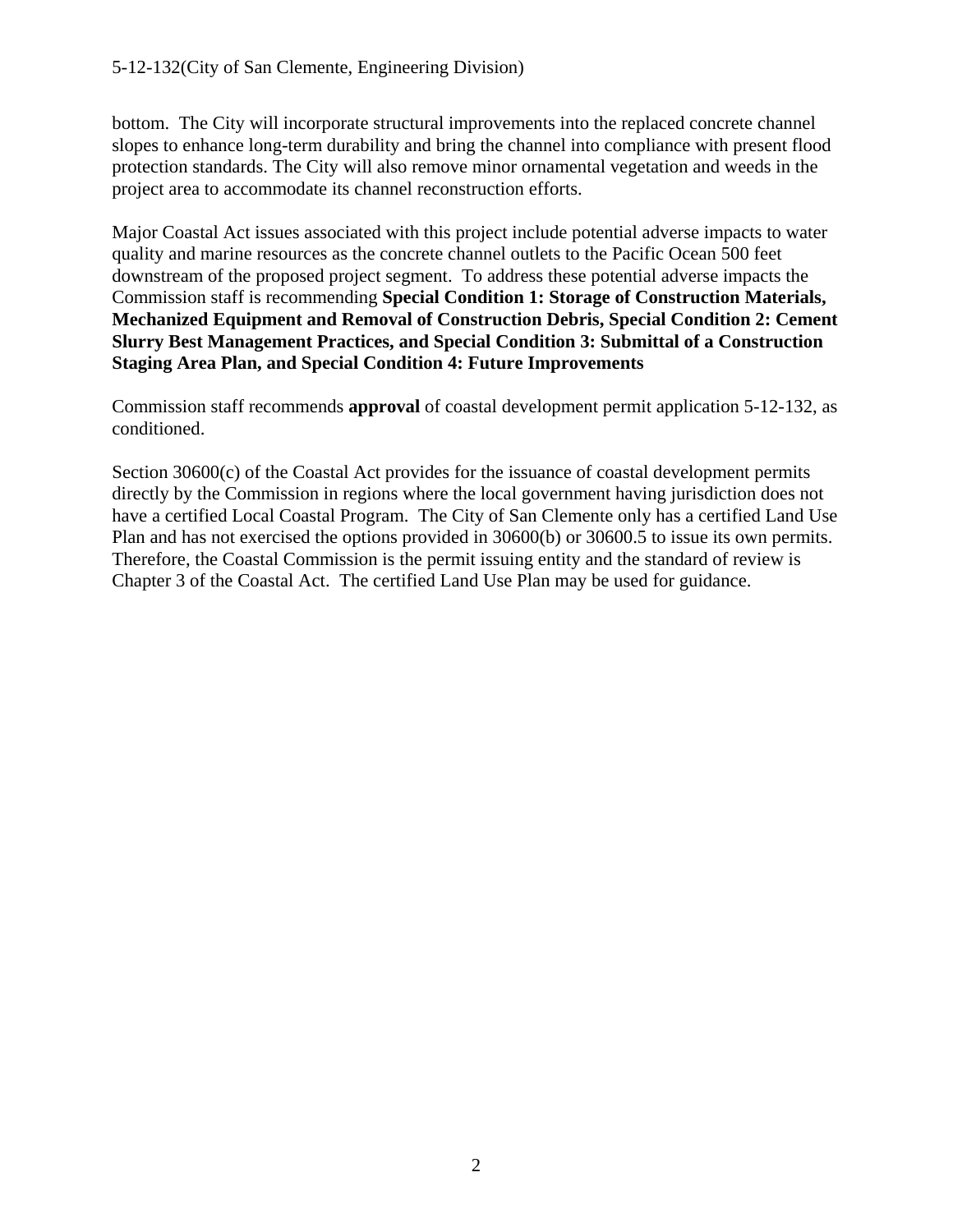# **TABLE OF CONTENTS**

# **APPENDICES**

Appendix A – Substantive File Documents

# **EXHIBITS**

- Exhibit 1 Area Map
- Exhibit 2 Photos of Existing Site Conditions
- Exhibit 3 Project Plans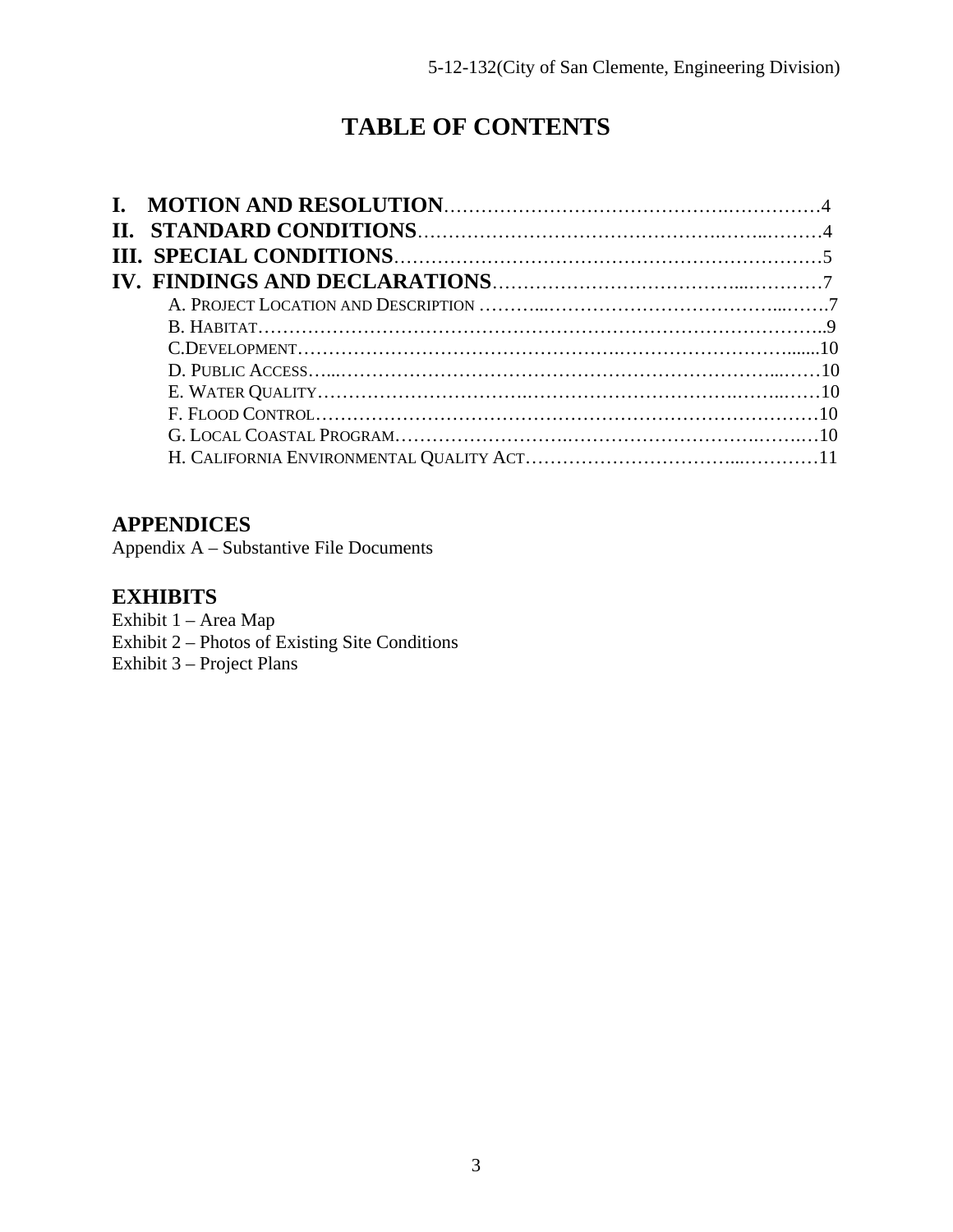#### **I. MOTION AND RESOLUTION**

#### **Motion:**

*I move that the Commission approve the Coastal Development Permit Applications included in the consent calendar in accordance with the staff recommendations.* 

Staff recommends a **YES** vote. Passage of this motion will result in approval of all the permits included on the consent calendar. The motion passes only by affirmative vote of a majority of the Commissioners present.

#### **Resolution:**

*The Commission hereby approves a coastal development permit for the proposed development and adopts the findings set forth below on grounds that the development as conditioned will be in conformity with the policies of Chapter 3 of the Coastal Act and will not prejudice the ability of the local government having jurisdiction over the area to prepare a Local Coastal Program conforming to the provisions of Chapter 3. Approval of the permit complies with the California Environmental Quality Act because either 1) feasible mitigation measures and/or alternatives have been incorporated to substantially lessen any significant adverse effects of the development on the environment, or 2) there are no further feasible mitigation measures or alternatives that would substantially lessen any significant adverse impacts of the development on the environment.* 

#### **II. STANDARD CONDITIONS**

This permit is granted subject to the following standard conditions:

- 1. **Notice of Receipt and Acknowledgment.** The permit is not valid and development shall not commence until a copy of the permit, signed by the permittee or authorized agent, acknowledging receipt of the permit and acceptance of the terms and conditions, is returned to the Commission office.
- 2. **Expiration.** If development has not commenced, the permit will expire two years from the date on which the Commission voted on the application. Development shall be pursued in a diligent manner and completed in a reasonable period of time. Application for extension of the permit must be made prior to the expiration date.
- 3. **Interpretation.** Any questions of intent or interpretation of any condition will be resolved by the Executive Director or the Commission.
- 4. **Assignment.** The permit may be assigned to any qualified person, provided assignee files with the Commission an affidavit accepting all terms and conditions of the permit.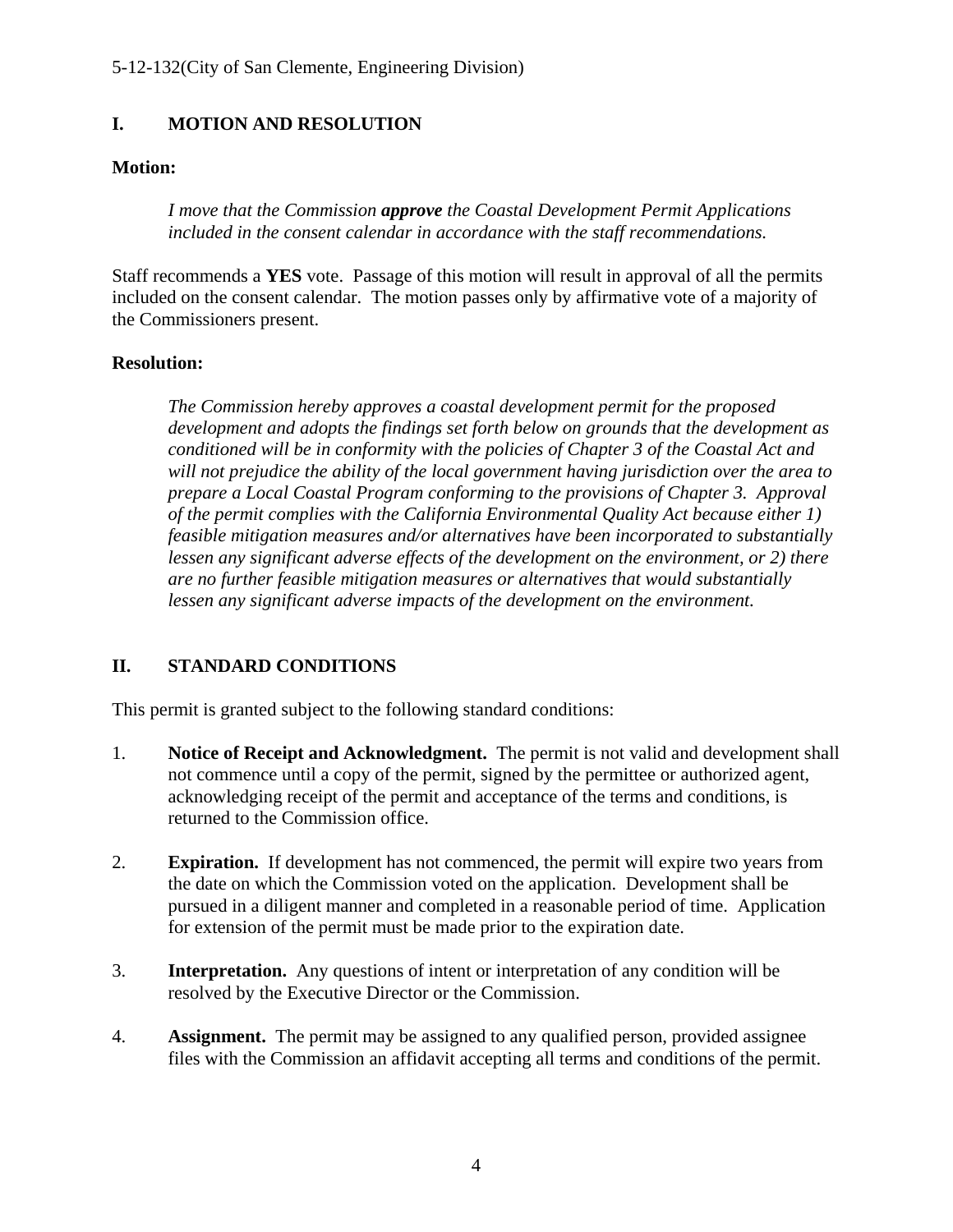5. **Terms and Conditions Run with the Land.** These terms and conditions shall be perpetual, and it is the intention of the Commission and the permittee to bind all future owners and possessors of the subject property to the terms and conditions.

#### **III. SPECIAL CONDITIONS**

This permit is granted subject to the following special conditions:

- 1. **Storage of Construction Materials, Mechanized Equipment and Removal of Construction Debris.** The permittee shall comply with the following constructionrelated requirements:
	- (a) No demolition or construction materials, debris, or waste shall be placed or stored where it may enter sensitive habitat, receiving waters or a storm drain, or be subject to wave, wind, rain, or tidal erosion and dispersion.
	- (b) No demolition or construction equipment, materials, or activity shall be placed in or occur in any location that would result in impacts to environmentally sensitive habitat areas, streams, wetlands or their buffers.
	- (c) Any and all debris resulting from demolition or construction activities shall be removed from the project site within 24 hours of completion of the project.
	- (d) Demolition or construction debris and sediment shall be removed from work areas each day that demolition or construction occurs to prevent the accumulation of sediment and other debris that may be discharged into coastal waters.
	- (e) All trash and debris shall be disposed in the proper trash and recycling receptacles at the end of every construction day.
	- (f) The applicant shall provide adequate disposal facilities for solid waste, including excess concrete, produced during demolition or construction.
	- (g) Debris shall be disposed of at a legal disposal site or recycled at a recycling facility. If the disposal site is located in the coastal zone, a coastal development permit or an amendment to this permit shall be required before disposal can take place unless the Executive Director determines that no amendment or new permit is legally required.
	- (h) All stock piles and construction materials shall be covered with a sheeting material that will prevent dispersal of the stock pile and construction materials, enclosed on all sides, and shall be located as far away as possible from drain inlets and any waterway, and shall not be stored in contact with the soil.
	- (I) Machinery and equipment shall be maintained and washed in confined areas specifically designed to control runoff and contaminants. Thinners or solvents shall not be discharged into sanitary or storm sewer systems.
	- (j) The discharge of any hazardous materials into any receiving waters shall be prohibited.
	- (k) Spill prevention and control measures shall be implemented to ensure the proper handling and storage of petroleum products and other construction materials. Measures shall include a designated fueling and vehicle maintenance area with appropriate berms and protection to prevent any spillage of gasoline or related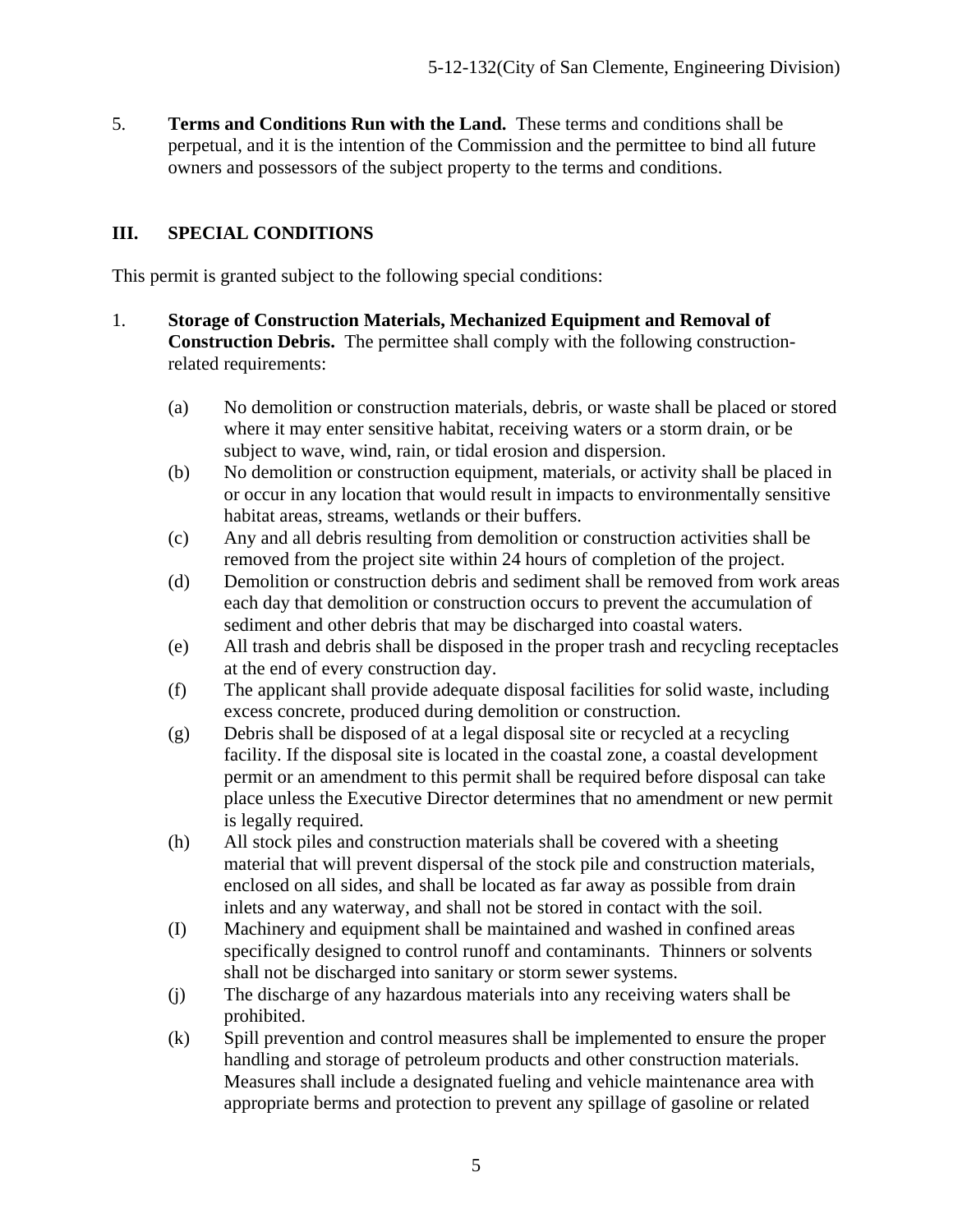petroleum products or contact with runoff. The area shall be located as far away from the receiving waters and storm drain inlets as possible.

- (l) Best Management Practices (BMPs) and Good Housekeeping Practices (GHPs) designed to prevent spillage and/or runoff of demolition or construction-related materials, and to contain sediment or contaminants associated with demolition or construction activity, shall be implemented prior to the on-set of such activity
- (m) All BMPs shall be maintained in a functional condition throughout the duration of construction activity.
- 2. **Cement Slurry Best Management Plan.** PRIOR TO ISSUANCE OF THE COASTAL DEVELOPMENT PERMIT, the applicant shall submit to the Executive Director, a Best Management Plan that effectively assures no cement slurry or other construction byproduct will be allowed to come in contact with coastal waters through the use of coffer dams, water retention basins or other mechanisms. During cement slurry application specifically, the Plan shall at a minimum provide for all cement slurry to be contained through the use of tarps or similar barriers that completely enclose the application area and that prevent cement slurry contact with water in the channel leading to the ocean. All unused cement slurry and other construction byproduct shall be properly collected and disposed of off-site.
- 3. **Staging Area for Construction.** PRIOR TO ISSUANCE OF THE COASTAL DEVELOPMENT PERMIT, the applicant shall submit a plan for the review and approval of the Executive Director which indicates that the construction staging area(s) and construction corridor(s) will avoid impacts to public access, to beach areas or to sensitive habitat areas.
	- 1. The plan shall demonstrate that:
		- (a) Construction equipment or activity shall not occur outside the staging or storage area
		- (b) Public parking areas shall not be used for staging or storage of equipment
		- (c) Habitat areas shall not be used as staging or storage areas
	- 2. The plan shall include, at a minimum, the following components:
		- (a) A site plan that depicts:
			- (1) Limits of the staging area(s)
			- (2) Construction corridor(s)
			- (3) Construction site
			- (4) Location of construction fencing and temporary job trailers, if any
- B. The permittee shall undertake development in accordance with the approved final plans. Any proposed changes to the approved final plans shall be reported to the Executive Director. No changes to the approved final plans shall occur without a Commission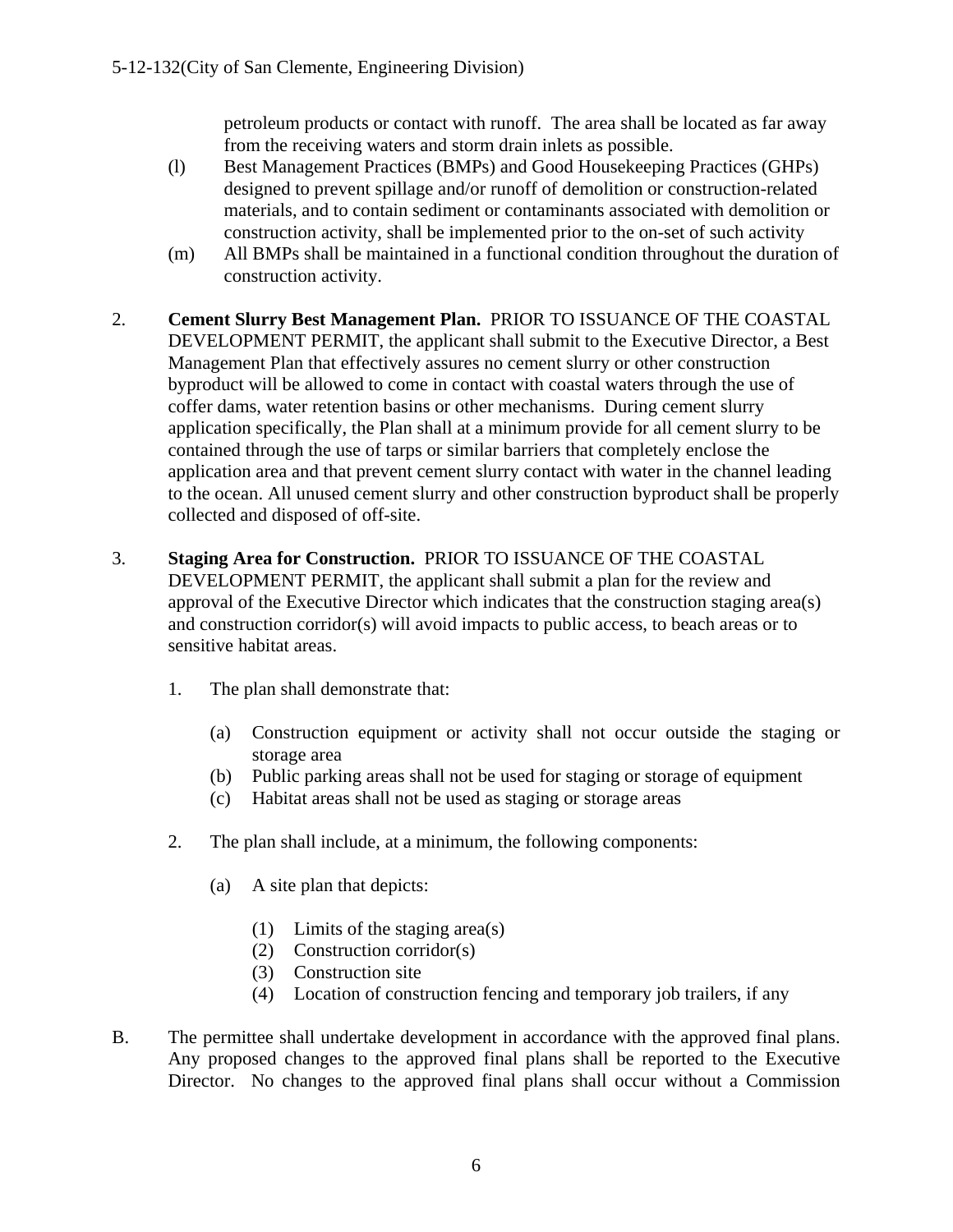amendment to this coastal development permit unless the Executive Director determines that no amendment is legally required.

4. **Future Improvements.** This permit is only for the development described in Coastal Development Permit No. 5-12-132. Pursuant to Title 14 California Code of Regulations Section 13253(b)(6), the exemptions otherwise provided in Public Resources Code Section 30610(b) shall not apply to this development governed by the Coastal Development Permit No. 5-12-132. Accordingly, any future improvements to the structures authorized by this permit, including but not limited to, repair and maintenance identified as requiring a permit in Public Resources Section 30610(d) and Title 14 California Code of Regulations Sections 13252(a)-(b), shall require an amendment to Permit No. 5-12-132 from the Commission or shall require an additional coastal development permit from the Commission or from the applicable certified local government.

# **IV. FINDINGS AND DECLARATIONS:**

#### **A. PROJECT LOCATION AND DESCRIPTION**

The subject project site is a portion of the Prima Deschecha Canada Channel (M01) between Avenida Vaquero and Calle Grande Vista in the City of San Clemente, Orange County (Exhibit 1). The M01 channel is a major drainage facility much of which is concrete lined open channels and underground concrete channels. The channel runs for approximately 5.5 miles, from its headwater in the foothills of the Santa Ana Mountains to the outlet at the Pacific Ocean.

The City of San Clemente owns and maintains the concrete lined portion of the M01flood control channel within the City limits. The City has identified a 900-foot linear segment of the M01 channel in need of retrofit due to long term degradation of the concrete channel lining. Extended portions of the concrete lining are severely cracked and the surface of the concrete shows significant signs of spalling and deterioration (Exhibit 2). There is a potential for extensive failure of the degraded concrete channel lining as channel flows continue to undermine and wash out the existing lining. As such, the City concludes that the existing channel conditions represent a significant risk to public safety and existing development.

The portion of the channel proposed for replacement is located within an existing urban residential and commercial area. The proposed channel work area is bordered by Calle Grande Vista upstream and Avenida Vaquero downstream with Camino Capistrano to the east and single family residences abutting on the east channel end. The existing concrete channel lining was constructed in 1964 and a splash/retaining wall built in 1992. The proposed project segment consists of a concrete lined trapezoidal channel section with a vehicular access ramp and transition structures to join box culverts under the upstream (Calle Grande Vista) and downstream (Avenida Vaquero) street crossings. M01 channel outlet to the Pacific Ocean is approximately 500 feet from the proposed project site at Poche Beach at the City of San Clemente and City of Dana Point boundary.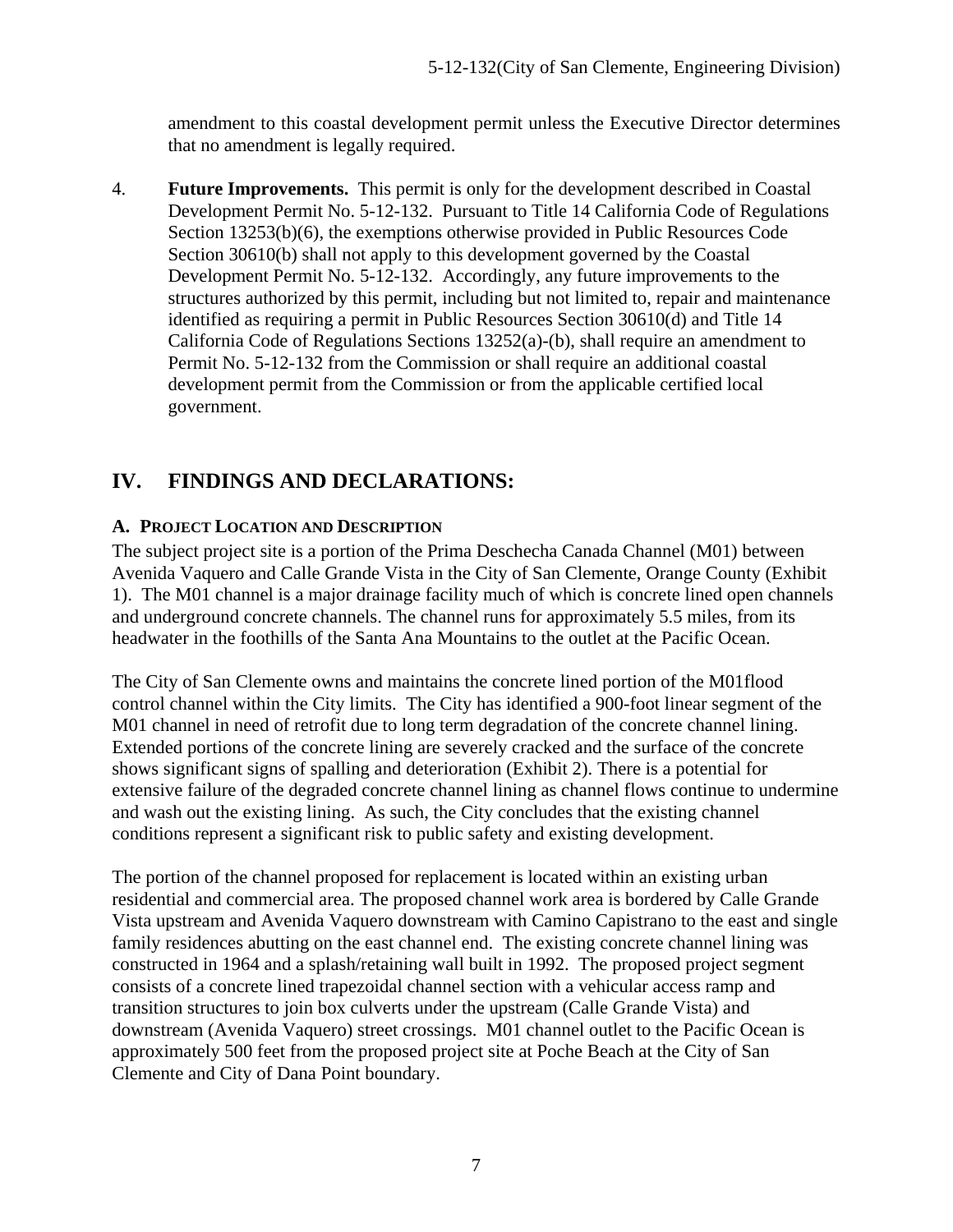#### 5-12-132(City of San Clemente, Engineering Division)

The applicant (City) proposes to completely demolish and reconstruct an approximately 900 linear foot segment of the M01 trapezoidal concrete channel along its present invert grade (i.e., 16' wide base width, 8' high 1H:1V side slopes). The City proposes to demolish the trapezoidal concrete channel lining and over-excavating and re-compacting the underlying soils then replace the entire structure. The City will incorporate structural improvements into the replaced concrete channel slopes to enhance long-term durability and bring the channel into compliance with present flood protection standards. The City will also remove and replace existing chain link fencing and remove minor ornamental vegetation and weeds in the project area to accommodate its channel reconstruction efforts. Proposed project plans are included as Exhibit 3.

Furthermore, structural improvements are proposed to be incorporated into the replacement channel slopes to enhance long-term durability of channel and bring the channel into compliance with present flood protection standards. The proposed demolition and re-construction of the M01 trapezoidal concrete channel will not alter the existing line or grade of the existing channel invert and will not result in increased flood protection capacity.

#### **Public Access**

Public access to the nearest public beach is available approximately 500 feet downstream from the project site at Poche Beach. Though no project staging plan was submitted with the coastal development permit application, the applicant has designated a staging area located adjacent to the channel and outside of the public right-of-way. As such, public parking is not anticipated to be impacted by the proposed project. To ensure that public access to coastal resources is not adversely impacted by the proposed project, **Special Condition 3** requires the applicant submit a detailed construction staging plan identifying the proposed staging area does not occur over public parking areas or impact other coastal resources.

#### **Biological Resources**

The applicant submitted a Biological Report prepared by Harmsworth Associates dated February 2012. The study is based on a single site visit conducted on November 16, 2011 in which the following observations were made:

- $\bullet$  A 6' wide and 2/3" deep flow of water in the channel
- No wildlife or wildlife sign detected in channel
- Channel devoid of vegetation except for green algae in water and occasional weeds in the cracks in the concrete channel walls
- No native plant species occurring within the channel
- No native plant species occurring in areas adjacent to project site, only exotic landscaping
- Common wildlife species (i.e., American crow, common bushtit, Anna's hummingbird, yellow-rumped warbler) observed in general project vicinity

As no native vegetation or wildlife species occur within the channel and no adverse impacts to biological resources are anticipated with the proposed channel retrofit. To ensure that any nearby sensitive habitat areas are not adversely impacted by the proposed project, **Special Condition 3** requires the applicant submit a detailed construction staging plan that avoid any possible adverse construction impacts to sensitive habitat areas and other coastal resources.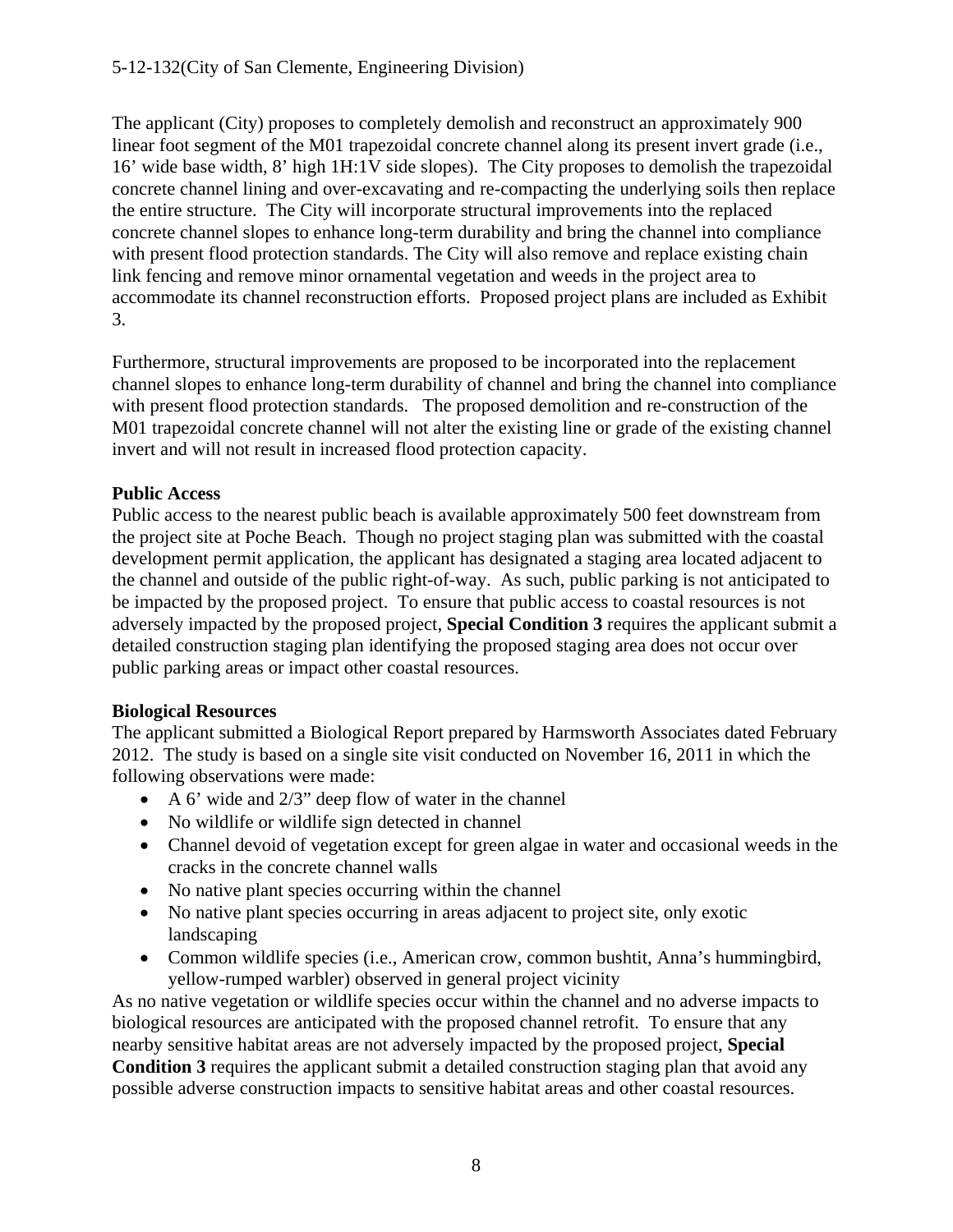#### **Water Quality**

The proposed construction involves demolition of concrete channel lining and application of new concrete lining within a flood control channel. The anticipated construction duration is under six months and is proposed to take place during the dry season. However, the channel still carries regular "nuisance" flows from a watershed drainage area of 7 square miles. The applicant anticipates that these flows will be need to be diverted around the active project site utilizing a small holding basin temporarily created within the channel footprint upstream and water pumped to a location downstream of the project within the channel. **Special Condition 2** requires the applicant provide a plan that effectively assures no cement slurry or other construction byproduct will be allowed to come in contact with waters in the channel leading to the Pacific Ocean.

Furthermore, **Special Condition 1** requires the applicant comply with construction-related best management practices (BMPs) to ensure that construction materials, debris and waste does not enter receiving waters or be subject to dispersion and that prevent spillage and/or runoff of demolition or construction related materials and to contain sediment or contaminants associated with demolition or construction activities.

The applicant has also provided proof that No Streambed Alteration Agreement is needed for the proposed project in the form of a letter from the Department of Fish and Game dated March 9, 2012. Furthermore, the applicant has submitted proof of an application to the Army Corps of Engineers Regulatory Division for Nationwide Permit authorization for temporary placement of structures to divert water from construction areas and for temporary impact to approximately 0.20 acre of non-wetland waters of the United States. The federal permit is pending.

#### **B. HABITAT**

As conditioned, the development will not result in significant degradation of adjacent habitat, recreation areas, or parks and is compatible with the continuance of those habitat, recreation, or park areas. Therefore, the Commission finds that the project, as conditioned, conforms to Section 30240(b) of the Coastal Act.

#### **C. DEVELOPMENT**

The development is located within an existing developed area and is compatible with the character and scale of the surrounding area. However, the proposed project raises concerns that any future repair and maintenance of the project site potentially may result in a development which is not consistent with the Chapter 3 policies of the Coastal Act and the Commission's regulations. Section 13252 of the Commission's regulations provides that certain repair and maintenance activities require a coastal development permit because they involve a risk of substantial adverse impacts to coastal resources. Activities that involve a risk of such impacts include, in part, using mechanized construction equipment or construction materials within 20 feet of coastal waters or streams. Since the concrete channel carries water runoff within its watershed and delivers the water to the coastal zone and into the ocean, it is considered a coastal stream. As such, future maintenance activities on the concrete channel involve a risk of substantial adverse impacts to a coastal stream because such activities may involve the use of mechanized equipment or construction materials within 20 feet of the stream. Therefore, to assure that future development is consistent with the Chapter 3 policies of the Coastal Act, the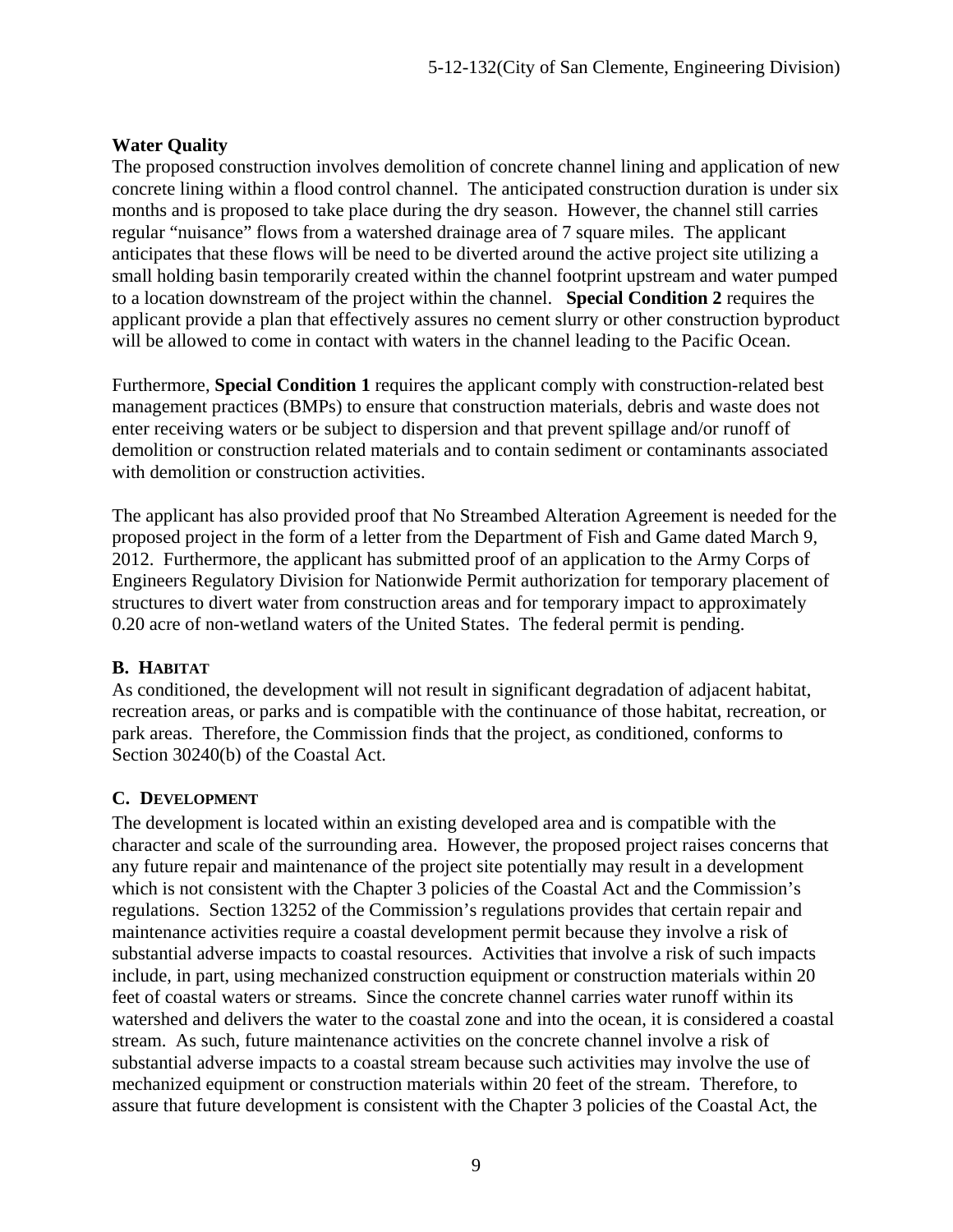Commission imposes **Special Condition 4** requiring the City to apply for an amendment to this CDP or a new CDP, if applicable, for any future development within the subject site. As conditioned the development conforms to the Chapter 3 policies of the Coastal Act.

# **D. PUBLIC ACCESS**

The proposed development will not affect the public's ability to gain access to, and/or to use the coast and nearby recreational facilities. Therefore, as proposed and as conditioned, the project conforms to Sections 30210 through 30214, Sections 30220 through 30224, and 30252 of the Coastal Act.

# **E. WATER QUALITY**

The proposed development has a potential for a discharge of polluted runoff from the project site into coastal waters. The development, as proposed and as conditioned, incorporates construction best management practices to minimize the effect of construction activities on the marine environment. These conditions include, but are not limited to, one or more of the following: the appropriate management of equipment and construction materials, a contained staging area, and construction best management practices to minimize the project's adverse impact on coastal waters. Therefore, the Commission finds that the proposed development, as conditioned, conforms to Sections 30230 and 30231 of the Coastal Act regarding the protection of water quality to promote the biological productivity of coastal waters and to protect human health.

# **F. FLOOD CONTROL AND MINIMIZATION OF ADVERSE IMPACTS**

The proposed development is the replacement of a segment of an existing trapezoidal concrete channel originally constructed in 1964 due to long-term damage and the potential for extensive failure of the existing flood control channel facility. The proposed project will not expand the size of the existing flood control channel or expand the flood protection capacity, but is required to continue to provide flood protection to existing development. The existing orientation of the flood-control channel is within the natural hydrological corridor of the pre-channelized stream. As such, maintaining the flood control channel in its existing orientation is the only feasible method to protect existing structures in the flood plain for this area, is necessary to protect those structures and is necessary for public safety. To require a different channel orientation would not be a feasible project to achieve the purpose of the project—protecting existing structures in the flood plain and ensuring public safety—because it would not be hydrologically compatible with historic flows in the relevant watershed and therefore wouldn't properly channel the flows. Therefore, the Commission finds that the proposed development conforms to Sections 30236 of the Coastal Act requiring channelizations or other substantial alterations of rivers and streams be limited to flood control projects where no other method for protecting existing structures in the flood plain is feasible and where such protection is necessary for public safety or to protect existing development.

# **G. LOCAL COASTAL PROGRAM**

The Commission certified the Land Use Plan for the City of San Clemente on May 11, 1988, and certified an amendment approved in October 1995. On April 10, 1998, the Commission certified with suggested modifications the Implementation Plan portion of the Local Coastal Program. The suggested modifications expired on October 10, 1998. The City re-submitted on June 3,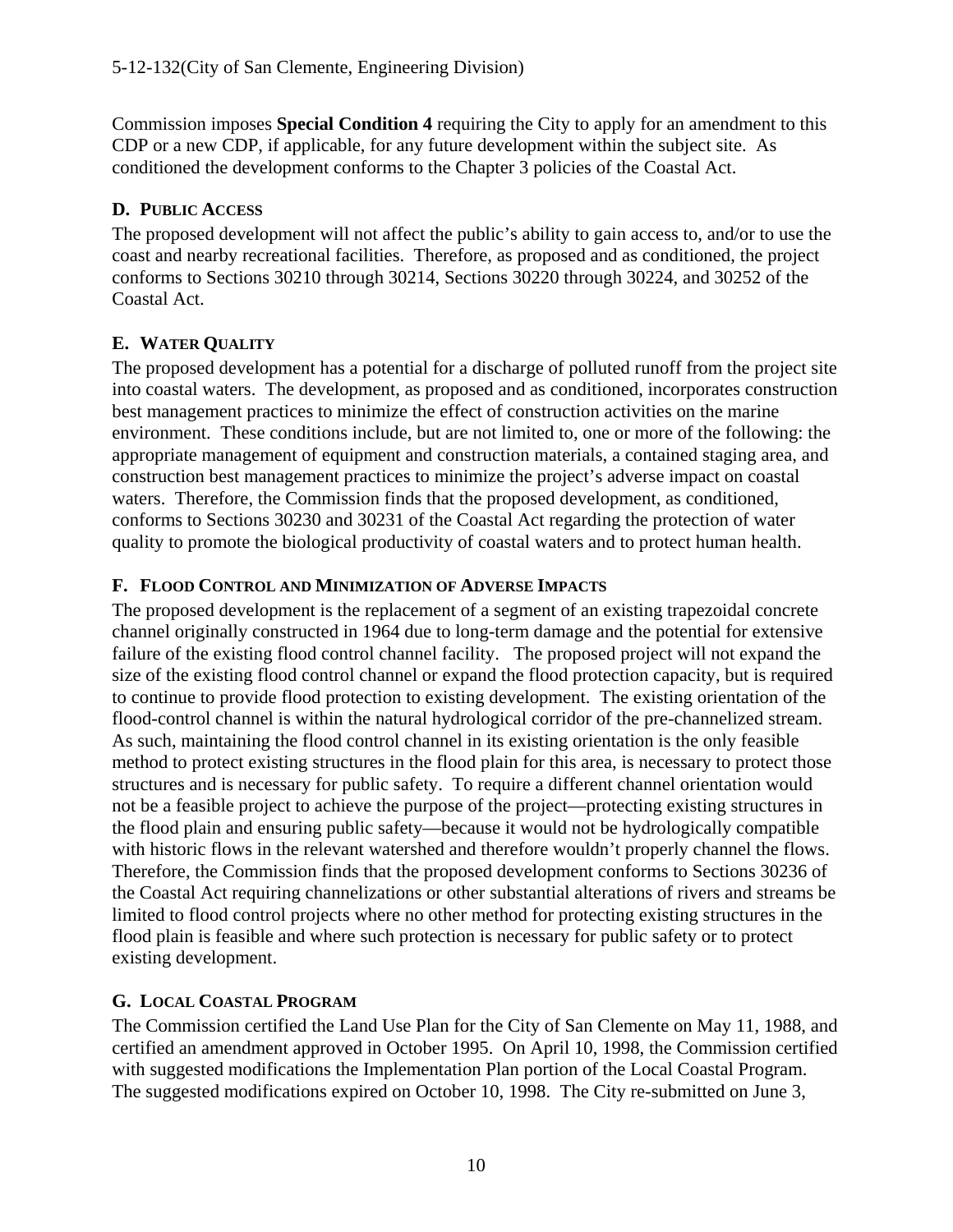1999, but withdrew the submittal on October 5, 2000. As conditioned, the proposed development is consistent with Chapter 3 of the Coastal Act and with the certified Land Use Plan for the area. Approval of the project, as conditioned, will not prejudice the ability of the local government to prepare a Local Coastal Program that is in conformity with the provisions of Chapter 3 of the Coastal Act.

#### **H. CALIFORNIA ENVIRONMENTAL QUALITY ACT (CEQA)**

Section 13096 of the Commission's regulations requires Commission approval of Coastal Development Permit applications to be supported by a finding showing the application, as conditioned by any conditions of approval, to be consistent with any applicable requirements of the California Environmental Quality Act (CEQA). Section 21080.5(d)(2)(A) of CEQA prohibits a proposed development from being approved if there are feasible alternatives or feasible mitigation measures available which would substantially lessen any significant adverse effect which the activity may have on the environment.

The City of San Clemente is the lead agency responsible for CEQA review. The City issued a Notice of Exemption from the project (Prima Deschecha Canada Channel [Facility No. M01] Rehabilitation) citing Categorical Exemption Section 15302 Class 2.

As conditioned, there are no feasible alternatives or additional feasible mitigation measures available which will substantially lessen any significant adverse impact the activity would have on the environment. Therefore, the Commission finds that the proposed project, as conditioned to mitigate the identified impacts, is consistent with CEQA and the policies of the Coastal Act.